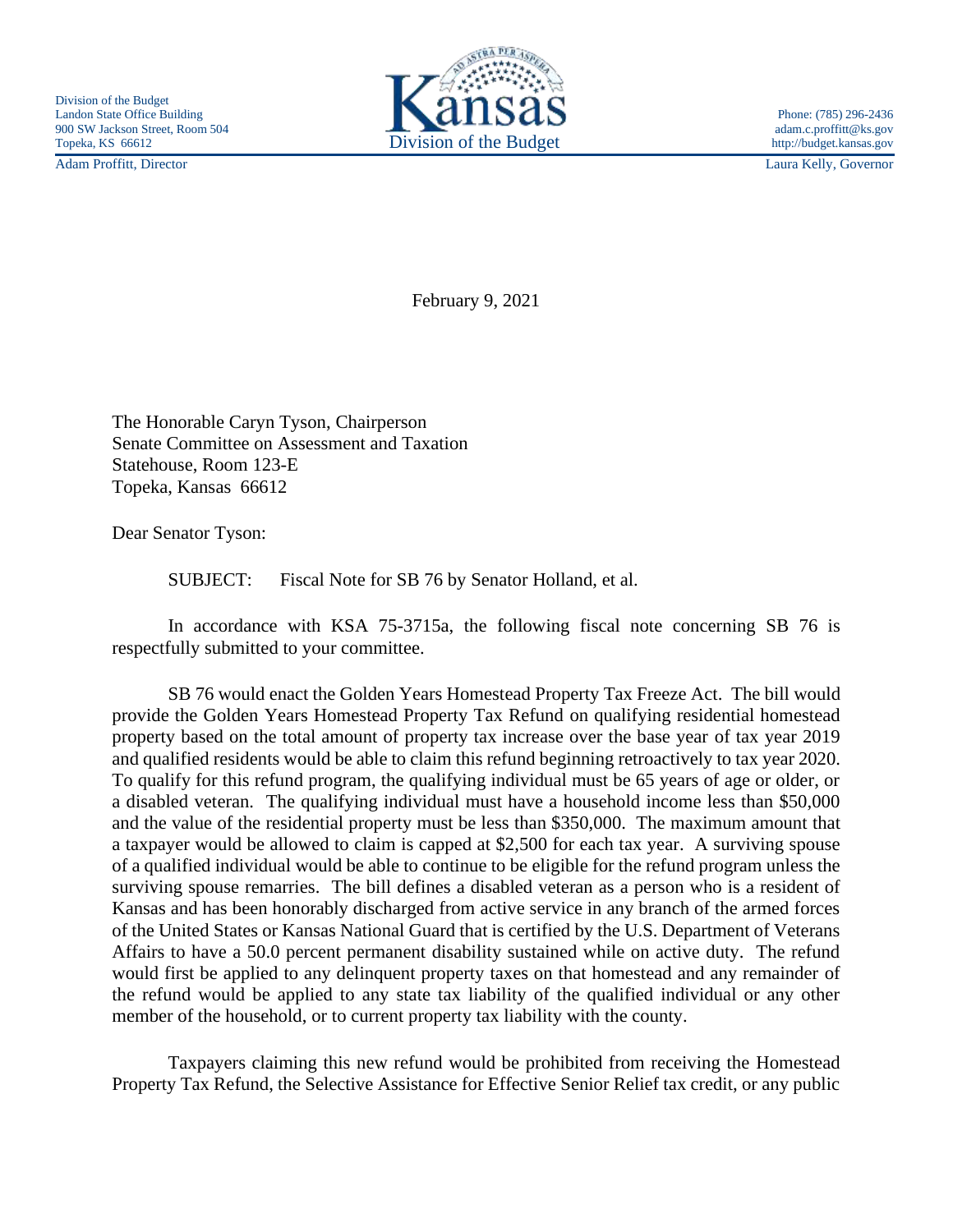funds specifically designated for the payment of taxes. The Director of Taxation would be required to issue an electronic record to each county clerk by October 1 of each year that shows the name of the claimant that received a refund of property taxes for the prior year. The Department of Revenue would have the authority to adopt rules and regulations to implement the bill.

| <b>Estimated State Fiscal Effect</b> |            |           |                |                |
|--------------------------------------|------------|-----------|----------------|----------------|
|                                      | FY 2021    | FY 2021   | FY 2022        | FY 2022        |
|                                      | <b>SGF</b> | All Funds | <b>SGF</b>     | All Funds      |
| Revenue                              | $- -$      | $ -$      | (\$19,240,000) | (\$19,240,000) |
| Expenditure                          | --         | --        | \$209,578      | \$209,578      |
| FTE Pos.                             | $- -$      | $ -$      | $ -$           |                |

The Department of Revenue estimates that SB 76 would decrease individual income tax receipts to the State General Fund by \$19,240,000 in FY 2022, \$18,270,00 in FY 2023, and \$24,190,000 in FY 2024.

To formulate the estimates on the Golden Years Homestead Property Tax Freeze Act, the Department of Revenue reviewed housing, population, and veteran data from the U.S. Census Bureau and housing and property tax data from the Property Valuation Division of the Department of Revenue. The Department estimates approximately 80,622 households would participate in the Golden Years Homestead Property Tax Freeze Refund Program for tax year 2020 and 82,241 households for tax year 2021. The average refund per claim is estimated to be \$86.48 in tax year 2020 and \$149.14 in tax year 2021 Because the bill is retroactive to tax year 2020, the Department assumes individual income taxpayers would amend tax year 2020 returns and apply for refunds in FY 2022. The estimate for FY 2022 includes 100.0 percent of tax year 2020 tax liability and 100.0 percent of tax year 2021 tax liability. The estimate for FY 2023 includes 100.0 percent of tax year 2022 tax liability.

The Department of Revenue indicates that it would require a total of \$209,578 from the State General Fund in FY 2022 to implement the bill and to modify the automated tax system. The bill would require the Department to hire 1.00 new FTE position to manage this new tax credit program and to answer questions from taxpayers. This bill would require modifications to the automated tax system. The required programming for this bill by itself would be performed by existing staff of the Department of Revenue. In addition, if the combined effect of implementing this bill and other enacted legislation exceeds the Department's programming resources, or if the time for implementing the changes is too short, additional expenditures for outside contract programmer services beyond the Department's current budget may be required.